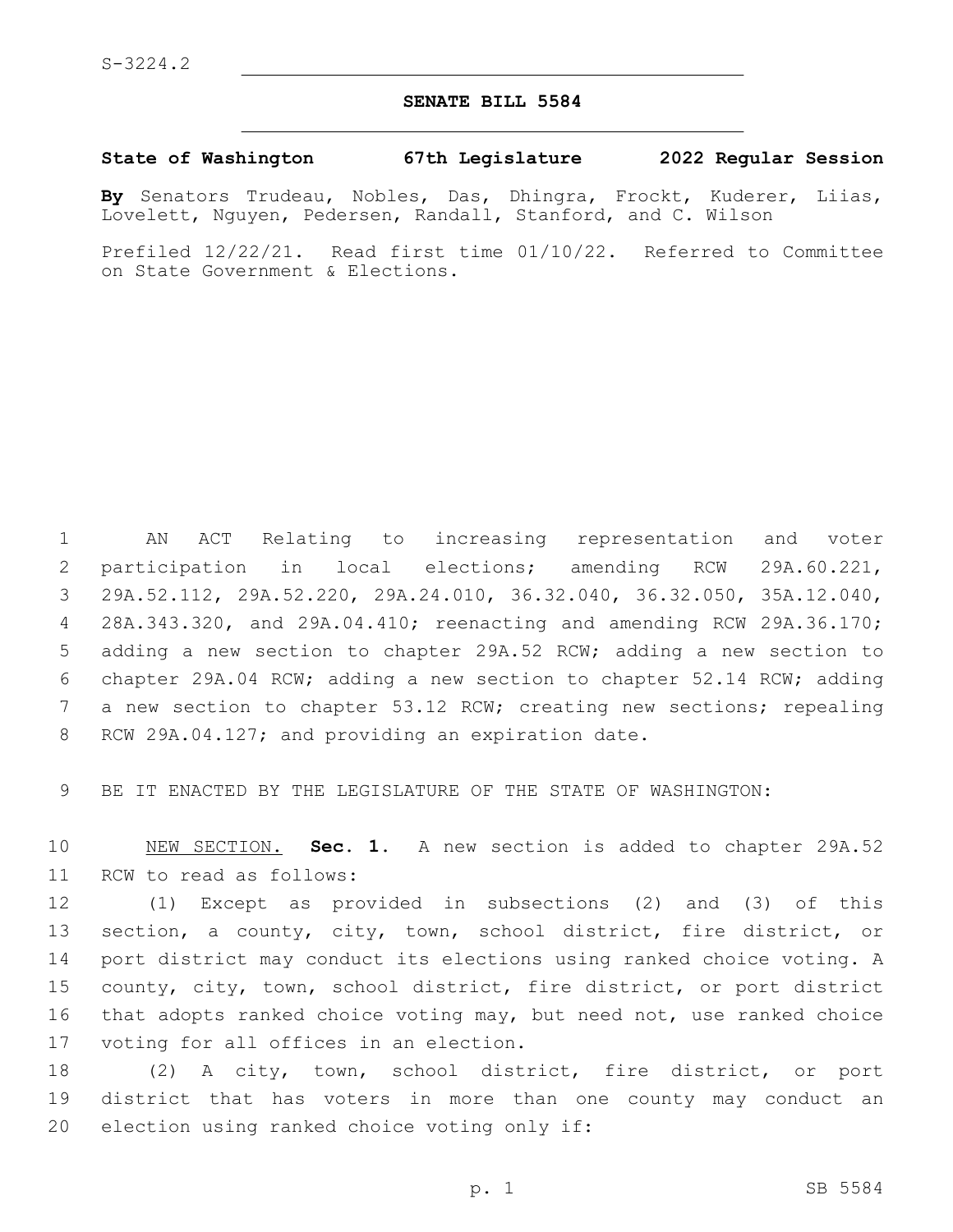(a) Another city, town, or district that lies entirely within at least two of the counties in which the city, town, or district has 3 voters uses ranked choice voting; or

 (b) A court orders the use of ranked choice voting as provided in 5 this section as a remedy under RCW 29A.92.110.

 (3) Ranked choice voting may not be used in an election for an office for which two or fewer candidates are competing.

 (4) An election using ranked choice voting must meet the 9 following requirements:

 (a) The county auditor shall design the ballot to allow a voter to rank the candidates for a particular office in order of 12 preference, including one write-in candidate;

 (b) The county auditor must allow a voter to rank at least five candidates per office. The secretary of state must adopt rules that determine the maximum number of candidates per office that a voter is 16 allowed to rank on a ballot;

 (c) A voter does not need to rank the maximum number of candidates. The county auditor shall count a ballot regardless of how many candidates the voter has ranked. The county auditor shall not assign votes for rankings made by a voter that are greater than the maximum number of rankings allowed for each office;

 (d) If a voter skips one or more numbers in ranking candidates, or ranks an invalid write-in candidate, the county auditor shall assign any votes after the skipped number to the voter's next-highest 25 ranked candidates as if the voter had not skipped the number;

 (e) If a voter provides the same number ranking to more than one candidate, the county auditor may not assign that vote ranking to any candidate and may not assign a vote for any subsequent number ranking 29 for that office;

 (f) There are two types of ranked choice voting elections. If the election is a single-winner contest, including an election in which multiple positions with the same name, district number, or title are dealt with as separate offices, the winner of each contest must be determined using the instant runoff voting method, as defined in this section and further provided in secretary of state rules. If the election is a multiple-winner contest in which the positions are not dealt with as separate offices, including a primary, the winners must be determined using the single transferable vote method, as defined 39 in this section and further provided in secretary of state rules;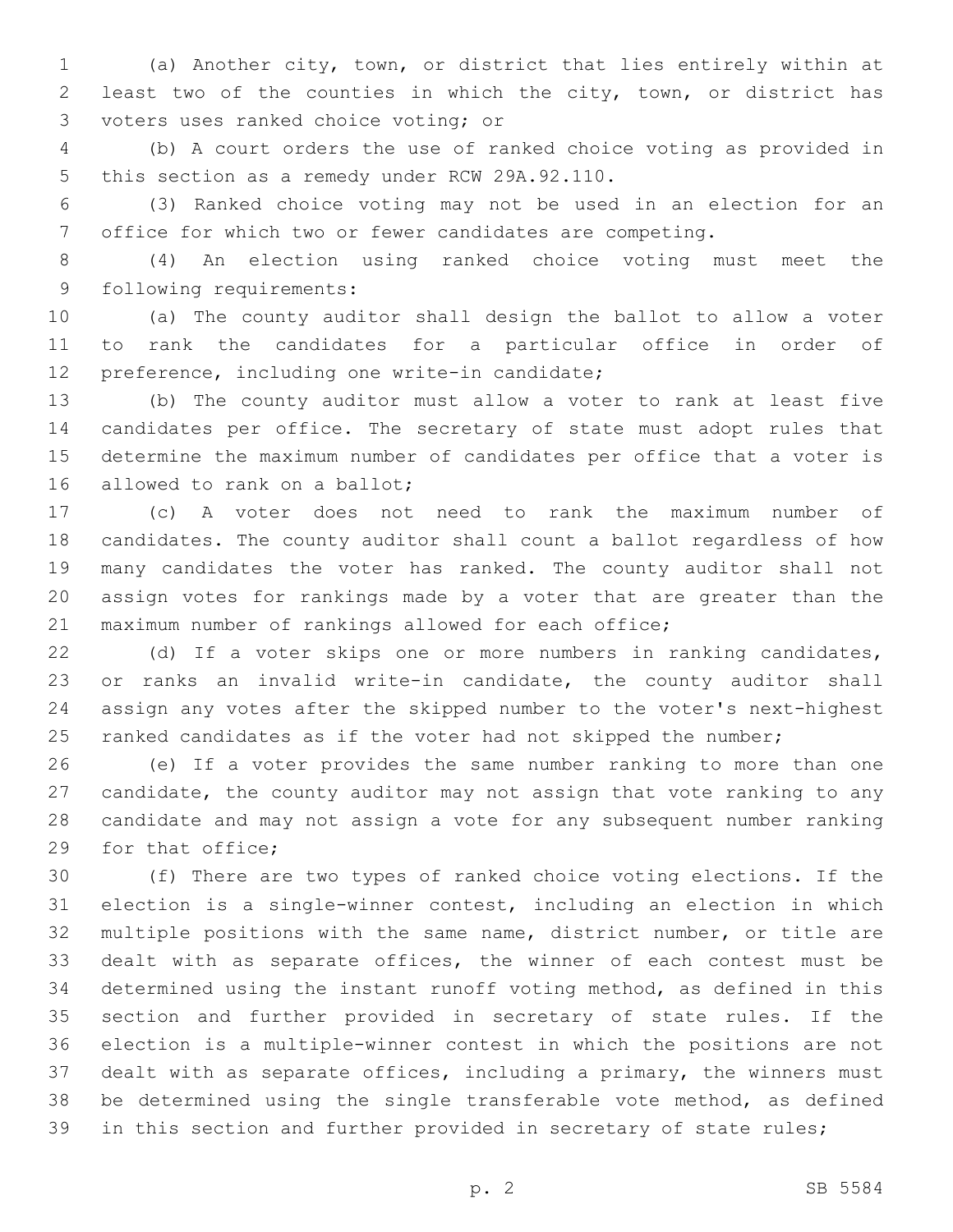(g) If the requisite number of officers have not been elected, or selected to continue to further rounds of vote tabulation, by reason of two or more persons having an equal and highest number of votes for the same office, the official empowered by state law to issue the original certificate of election shall resolve the tie as provided in 6 RCW 29A.60.221.

 (5) A county, city, town, or district that conducts a general election for a single-winner contest using ranked choice voting must hold a primary using the single transferable vote method to winnow candidates for the election to a final list of five candidates. A county, city, town, or district that conducts a general election for a multiple-winner contest using ranked choice voting may not hold a 13 primary.

 (6) A county, city, town, or district that adopts ranked choice voting before 2023 shall implement ranked choice voting for elections beginning in 2025. A county, city, town, or district that adopts ranked choice voting during or after 2023 must implement ranked choice voting within two years following its adoption.

 (7) The county auditor whose county encompasses a county, city, town, or district that adopts ranked choice voting is responsible for 21 the implementation of the system. If a city, town, or district has voters in two or more counties, each county auditor in which the city, town, or district has voters is responsible for its 24 implementation.

 (8) The secretary of state, before July 1, 2024, and in consultation with the ranked choice voting work group created in section 14 of this act, shall adopt rules to administer this section. 28 The secretary's rules must address, at minimum:

 (a) Procedures for administering an election that includes voters in more than one county as provided in subsection (2) of this 31 section;

 (b) Procedures for tabulating votes under the instant runoff voting method and single transferable vote method as provided in 34 subsection (4) of this section; and

 (c) The maximum number of candidates a voter is allowed to rank for each office as provided in subsection (4) of this section.

 (9) The secretary of state shall develop educational materials for the public and provide training for county auditors to implement 39 ranked choice voting.

(10) As used in this section:40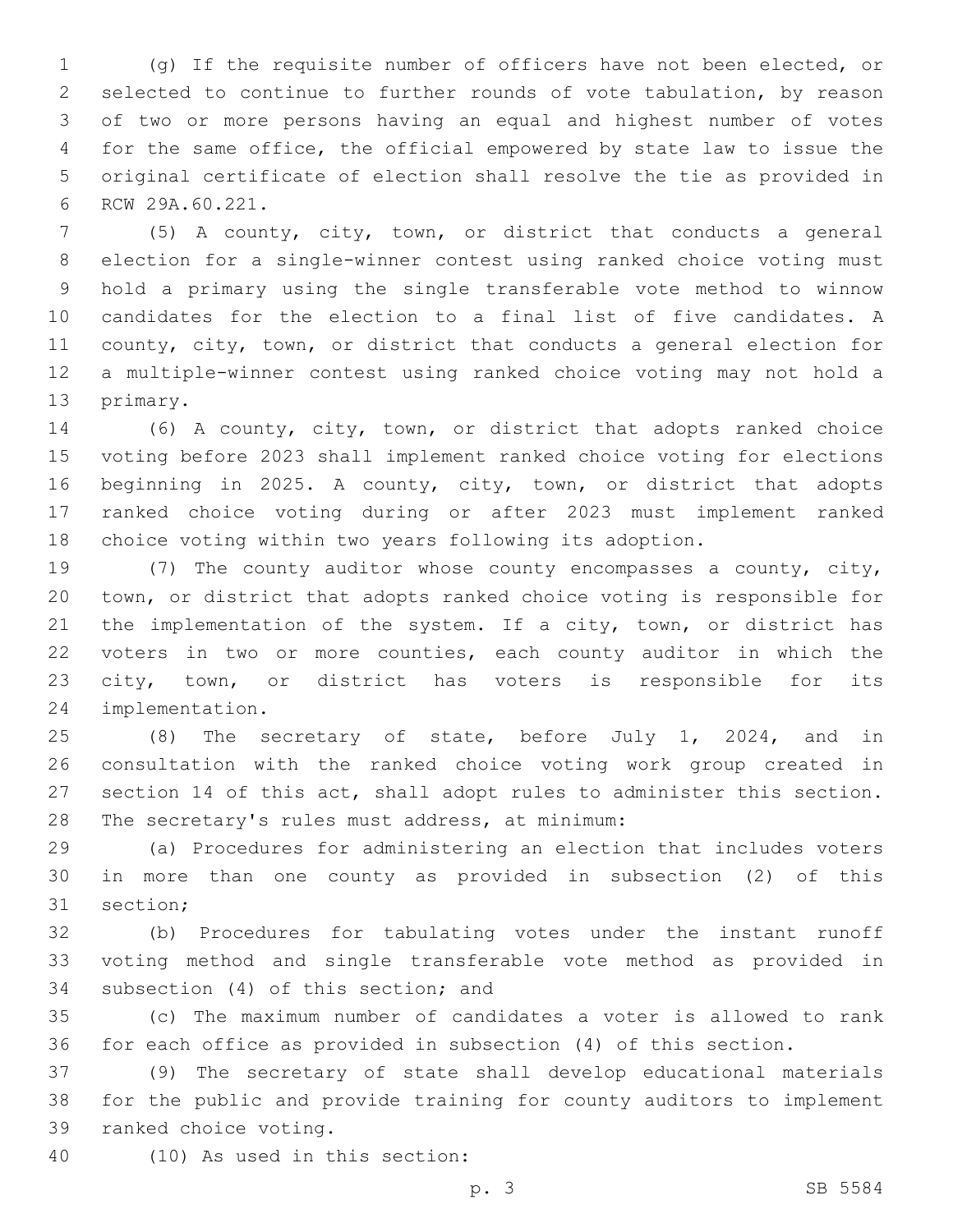(a) "Ranked choice voting" means a system of counting votes in which votes are tabulated based on a voter's ranking of candidates in 3 order of preference as provided in this section.

 (b) "Instant runoff voting method" means a system of counting votes in which the ballots are counted in rounds simulating a series of runoffs until two candidates remain or until one candidate has a majority of all votes counting in that round. The candidate having the greatest number of votes is declared the winner.

 (c) "Single transferable vote method" means a system of counting votes in which a winning threshold is calculated based on the number of seats to be filled and the number of votes cast so that no more than the correct number of candidates can win. The ballots must be counted in rounds, with surplus votes transferred from winning candidates and candidates with the fewest votes eliminated according to the methodology established by the secretary of state in rules adopted under subsection (8) of this section, until the number of candidates remaining equals the number of seats to be filled.

 **Sec. 2.** RCW 29A.60.221 and 2004 c 271 s 176 are each amended to 19 read as follows:

 (1) If the requisite number of any federal, state, county, city, or district offices have not been nominated in a primary by reason of two or more persons having an equal and requisite number of votes for being placed on the general election ballot, the official empowered by state law to certify candidates for the general election ballot shall give notice to the several persons so having the equal and requisite number of votes to attend at the appropriate office at the 27 time designated by that official, who shall then and there proceed publicly to decide by lot which of those persons will be declared nominated and placed on the general election ballot.

 (2) If the requisite number of any federal, state, county, city, district, or precinct officers have not been elected by reason of two or more persons having an equal and highest number of votes for one and the same office, the official empowered by state law to issue the original certificate of election shall give notice to the several persons so having the highest and equal number of votes to attend at the appropriate office at the time to be appointed by that official, who shall then and there proceed publicly to decide by lot which of those persons will be declared duly elected, and the official shall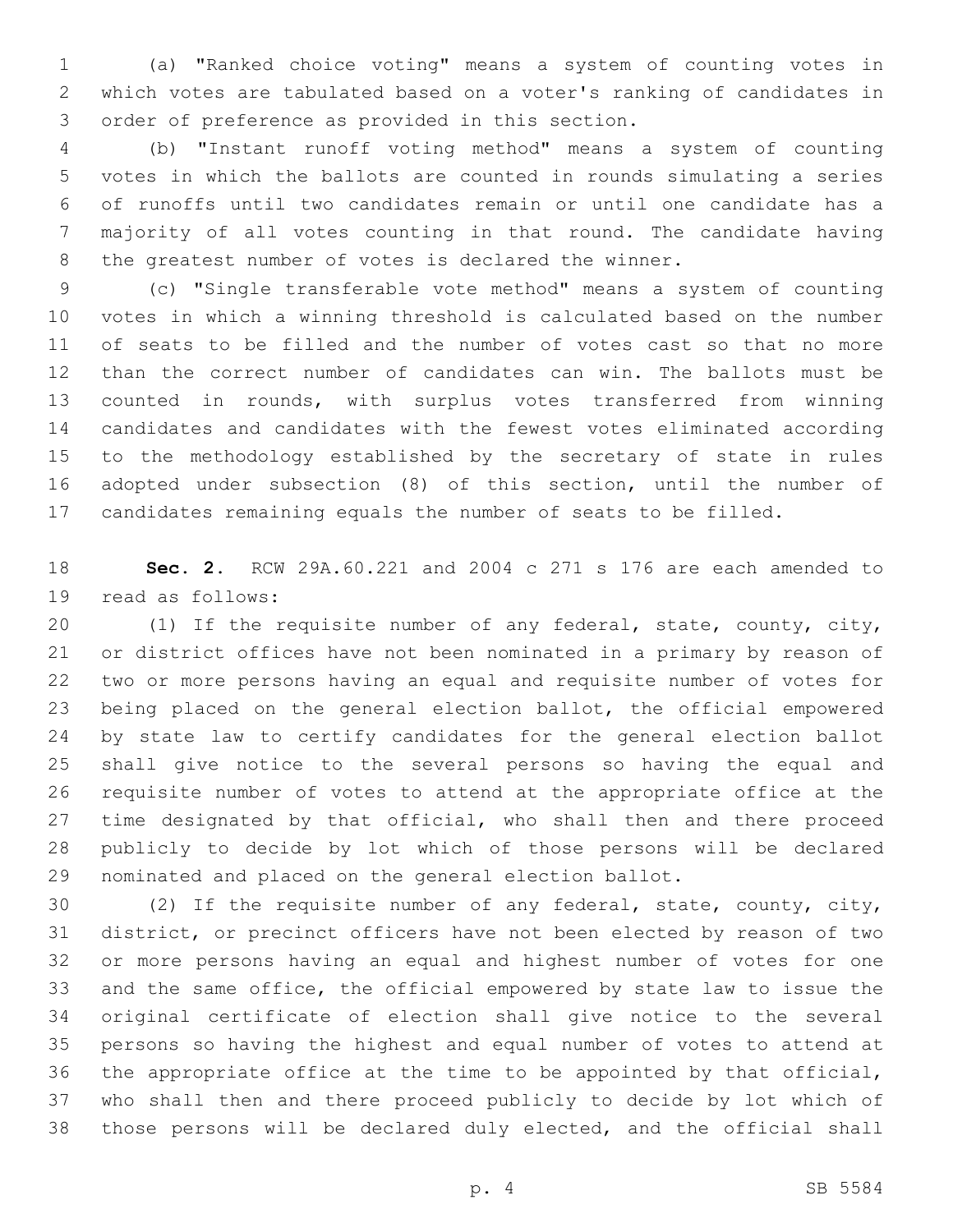make out and deliver to the person thus duly declared elected a 2 certificate of election.

 (3) For a tie occurring at any point during an election conducted using ranked choice voting as provided in section 1 of this act, the official empowered by state law to issue the original certificate of 6 election for the county, city, town, or district shall resolve any tie using the lot method described in this section.

 NEW SECTION. **Sec. 3.** A new section is added to chapter 29A.04 9 RCW to read as follows:

 "Primary" or "primary election" means a procedure for winnowing candidates for public office to a final list of two as part of a special or general election, or to a final list of five in a county, 13 city, town, or district election that uses ranked choice voting as provided in section 1 of this act. Each voter has the right to cast a vote for any candidate for each office without any limitation based on party preference or affiliation, of either the voter or the 17 candidate.

 **Sec. 4.** RCW 29A.36.170 and 2013 c 143 s 1 and 2013 c 11 s 45 are 19 each reenacted and amended to read as follows:

 For any office for which a primary was held, only the names of 21 the top two candidates will appear on the general election ballot, unless the election will be conducted using ranked choice voting as 23 provided in section 1 of this act, in which case only the names of 24 the top five candidates will appear on the general election ballot; the name of the candidate who received the greatest number of votes will appear first and the candidate who received the next greatest number of votes will appear second. No candidate's name may be printed on the subsequent general election ballot unless he or she receives at least one percent of the total votes cast for that office at the preceding primary, if a primary was conducted. On the ballot at the general election for an office for which no primary was held, the names of the candidates shall be listed in the order determined 33 pursuant to RCW 29A.36.131.

 **Sec. 5.** RCW 29A.52.112 and 2014 c 7 s 1 are each amended to read as follows:35

 (1) A primary is a first stage in the public process by which 37 voters elect candidates to public office.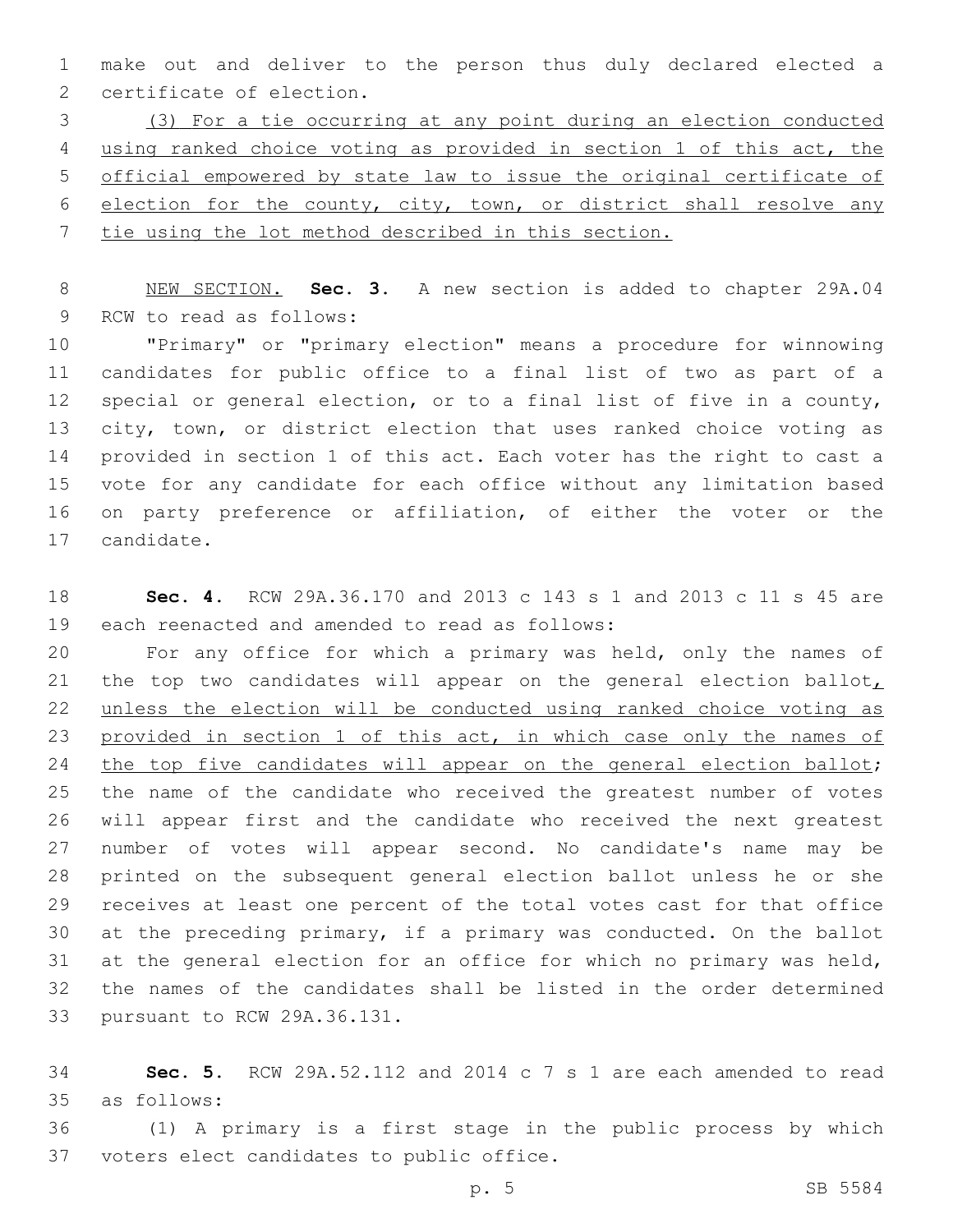(2) Whenever candidates for a partisan office are to be elected, the general election must be preceded by a primary conducted under this chapter. Based upon votes cast at the primary, the top two candidates, or the top five candidates in a primary for a general election conducted using ranked choice voting as provided in section 1 of this act, will be certified as qualified to appear on the 7 general election ballot((, unless only one candidate qualifies as 8 provided in RCW 29A.36.170)).

 (3) No primary may be held for any single county partisan office to fill an unexpired term if, after the last day allowed for 11 candidates to withdraw( $(\tau)$ ):

12 (a) Only one candidate has filed for the position; or

 (b) In a primary for a general election conducted using ranked choice voting as provided in section 1 of this act, five or fewer 15 candidates have filed for the position.

 (4) For partisan office, if a candidate has expressed a party 17 preference on the declaration of candidacy, then that preference will be shown after the name of the candidate on the primary and general election ballots as set forth in rules of the secretary of state. A candidate may choose to express no party preference. Any party preferences are shown for the information of voters only and may in 22 no way limit the options available to voters.

 **Sec. 6.** RCW 29A.52.220 and 2013 c 195 s 1 are each amended to 24 read as follows:

 (1) No primary may be held for any single position in any nonpartisan office if, after the last day allowed for candidates to withdraw, there are no more than two candidates filed for the position, or in a primary for a general election conducted using 29 ranked choice voting as provided in section 1 of this act, there are no more than five candidates filed for the position. The county auditor shall as soon as possible notify all the candidates so affected that the office for which they filed will not appear on the 33 primary ballot.

 (2) No primary may be held for the office of commissioner of a park and recreation district or for the office of cemetery district commissioner.36

 (3) Names of candidates for offices that do not appear on the primary ballot shall be printed upon the general election ballot in 39 the manner specified by RCW 29A.36.131.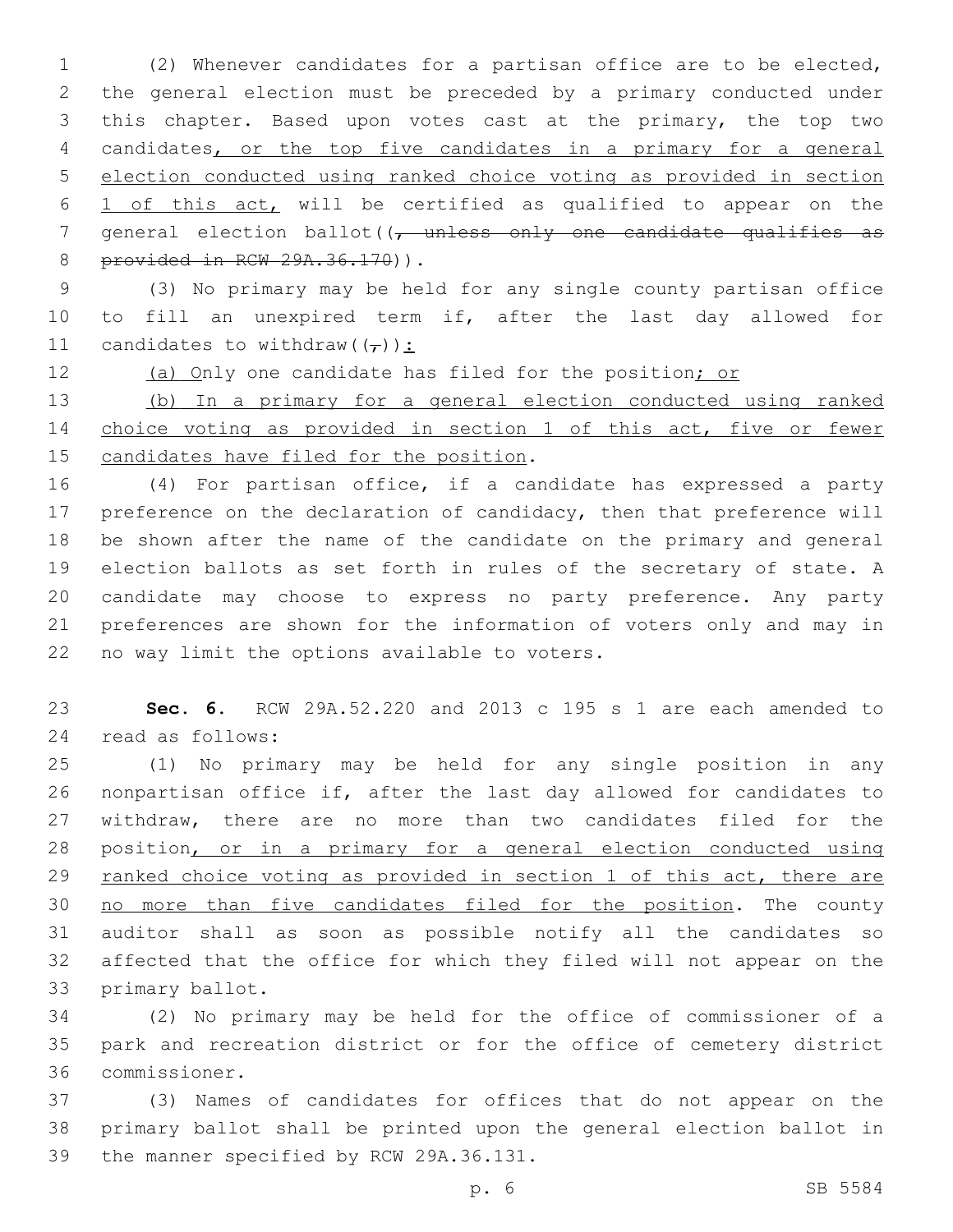**Sec. 7.** RCW 29A.24.010 and 2003 c 111 s 601 are each amended to 2 read as follows:

 (1) Not less than thirty days before the first day for filing declarations of candidacy under RCW 29A.24.050 for legislative, judicial, county, city, town, or district office, where more than one position with the same name, district number, or title will be voted upon at the succeeding election, the filing officer shall designate 8 the positions to be filled by number, except as provided in 9 subsection (3) of this section.

 (2) The positions so designated shall be dealt with as separate offices for all election purposes. With the exception of the office 12 of justice of the supreme court, the position numbers shall be assigned, whenever possible, to reflect the position numbers that were used to designate the same positions at the last full-term 15 election for those offices.

 (3) In an election conducted using ranked choice voting as provided in section 1 of this act in which there is more than one position with the same name, district number, or title, the county, 19 city, town, or district shall choose whether the filing officer will designate the positions to be filled by number and deal with positions as separate offices.

 **Sec. 8.** RCW 36.32.040 and 2018 c 113 s 205 are each amended to 23 read as follows:

24 (1) Except as provided in subsections (2) and (3) of this section, the qualified electors of each county commissioner district, and they only, shall nominate from among their own number, candidates for the office of county commissioner of such commissioner district to be voted for at the following general election. Such candidates shall be nominated in the same manner as candidates for other county and district offices are nominated in all other respects.

 (2) Except as provided in subsection (3) of this section, where the commissioners of a county composed entirely of islands with a population of less than thirty-five thousand have chosen to divide the county into unequal-sized commissioner districts pursuant to the exception provided in RCW 36.32.020, the qualified electors of the entire county shall nominate from among their own number who reside within a commissioner district, candidates for the office of county commissioner of such commissioner district to be voted for at the following general election. Such candidates shall be nominated in the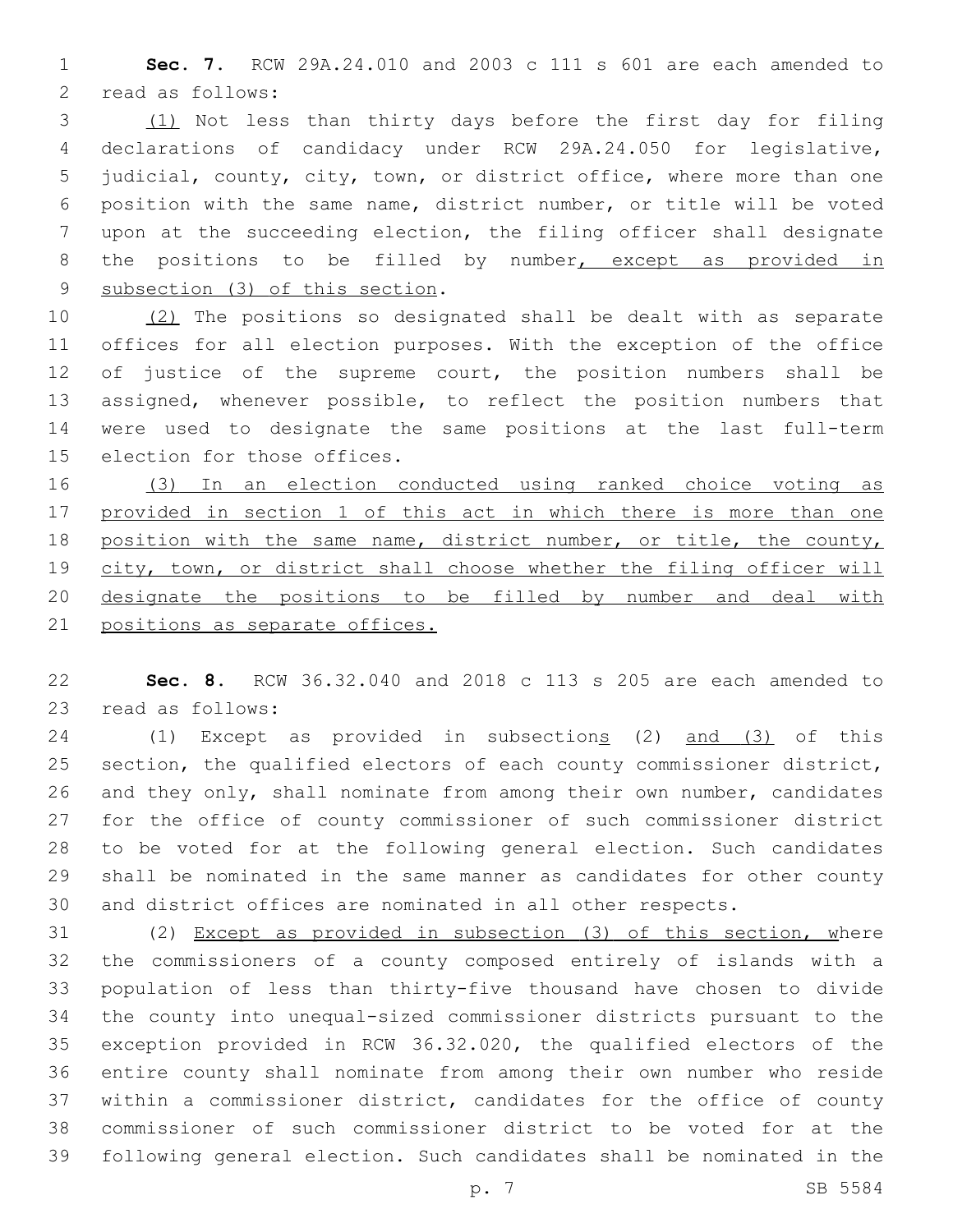same manner as candidates for other county offices are nominated in 2 all other respects.

 (3) A county may conduct an election for county commissioners using ranked choice voting as defined in section 1 of this act.

 (4) The commissioners of any county may authorize a change to 6 their electoral system pursuant to RCW 29A.92.040.

 **Sec. 9.** RCW 36.32.050 and 2018 c 301 s 7 are each amended to 8 read as follows:

 (1) Except as provided otherwise in subsection (2) of this section or this chapter, county commissioners shall be elected by the qualified voters of the county and the person receiving the highest number of votes for the office of commissioner for the district in which he or she resides shall be declared duly elected from that 14 district.

 (2) Beginning in 2022, in any noncharter county with a population of four hundred thousand or more, county commissioners must be nominated and elected by the qualified electors of the commissioner district in which he or she resides. The person receiving the highest number of votes at a general election for the office of commissioner for the district in which he or she resides must be declared duly 21 elected from that district.

 (3) A county may conduct an election for county commissioners using ranked choice voting as provided in section 1 of this act. A county that uses district nominations and district elections and adopts ranked choice voting as provided in section 1 of this act shall hold a primary to winnow the list of candidates in the district 27 to five. If no more than five candidates have filed for a position after the last day allowed for candidates to withdraw, the county may not hold a primary for that position.

 **Sec. 10.** RCW 35A.12.040 and 2015 c 53 s 52 are each amended to 31 read as follows:

 (1) Officers shall be elected at biennial municipal elections to be conducted as provided in chapter 35A.29 RCW. The mayor and the councilmembers shall be elected for four-year terms of office and until their successors are elected and qualified and assume office in accordance with RCW 29A.60.280. At any first election upon reorganization, councilmembers shall be elected as provided in RCW 35A.02.050. Thereafter the requisite number of councilmembers shall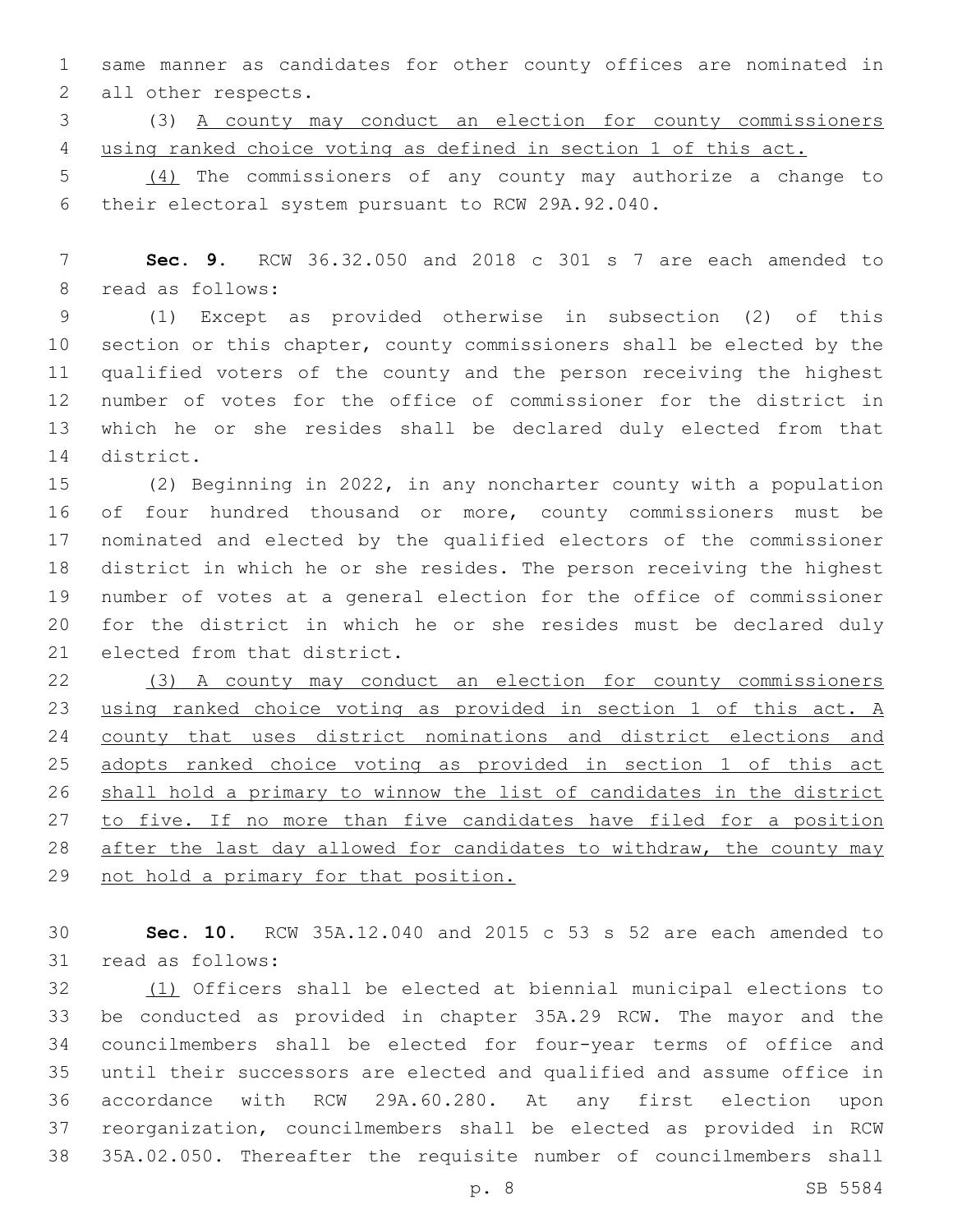be elected biennially as the terms of their predecessors expire and shall serve for terms of four years. Except as provided in subsection 3 (2) of this section, the positions to be filled on the city council shall be designated by consecutive numbers and shall be dealt with as separate offices for all election purposes. Election to positions on the council shall be by majority vote from the city at large, unless provision is made by charter or ordinance for election by wards. The mayor and councilmembers shall qualify by taking an oath or affirmation of office and as may be provided by law, charter, or 10 ordinance.

 (2) If a city or town uses ranked choice voting as provided in 12 section 1 of this act, the city or town shall choose whether the council positions to be filled will be designated by number and dealt 14 with as separate offices.

 **Sec. 11.** RCW 28A.343.320 and 2015 c 53 s 11 are each amended to 16 read as follows:

 (1) Candidates for the position of school director shall file their declarations of candidacy as provided in Title 29A RCW.

 (2) Except as provided in subsection (3) of this section, the positions of school directors in each district shall be dealt with as separate offices for all election purposes, and where more than one position is to be filled, each candidate shall file for one of the positions so designated: PROVIDED, That in school districts containing director districts, or a combination of director districts 25 and director at large positions, candidates shall file for such director districts or at large positions. Position numbers shall be assigned to correspond to director district numbers to the extent 28 possible.

 (3) If the school board uses ranked choice voting as provided in section 1 of this act, the school board shall choose whether to deal with the positions of school directors as separate offices for elections purposes.

 NEW SECTION. **Sec. 12.** A new section is added to chapter 52.14 34 RCW to read as follows:

 A board of fire commissioners may conduct an election for fire commissioner using ranked choice voting as provided in section 1 of 37 this act.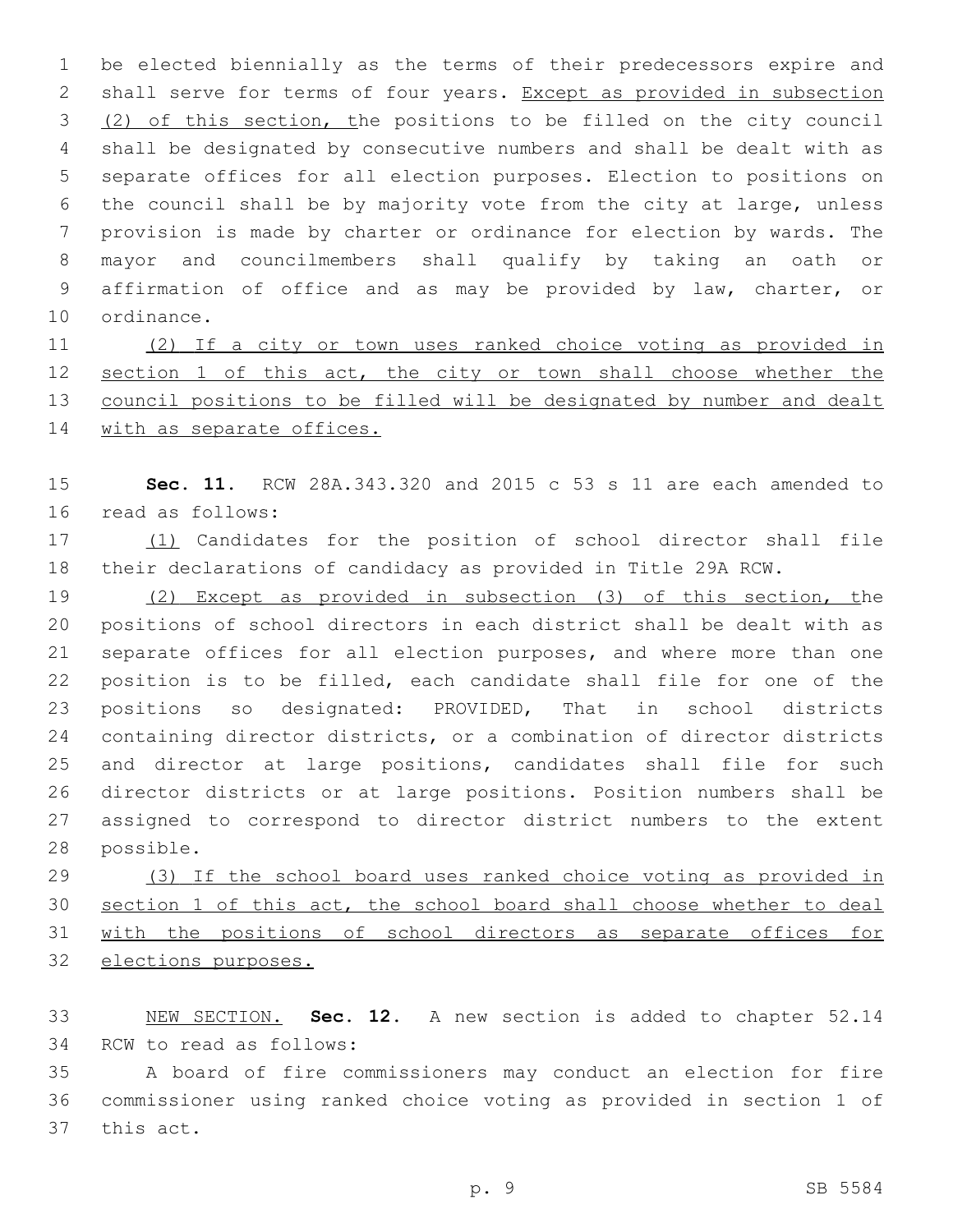NEW SECTION. **Sec. 13.** A new section is added to chapter 53.12 2 RCW to read as follows:

 A port commission may conduct an election for port commissioner using ranked choice voting as provided in section 1 of this act.

 NEW SECTION. **Sec. 14.** (1) A ranked choice voting work group is created.

(2) The work group shall consist of:7

 (a) A member from the office of the secretary of state, chosen by 9 the secretary;

 (b) A member from the Washington state association of county 11 auditors, chosen by the association; and

 (c) A member from an organization with expertise in ranked choice voting. The governor shall solicit applications and choose the organization for the work group. The organization shall choose its 15 member for the work group.

 (3) The work group shall advise and aid the secretary of state in drafting rules to implement this act, as provided in section 1 of 18 this act.

19 (4) This section expires December 1, 2024.

 **Sec. 15.** RCW 29A.04.410 and 2020 c 337 s 1 are each amended to 21 read as follows:

 (1) Every county, city, town, and district, and the state is liable for its proportionate share of the costs when such elections are held in conjunction with other elections held under RCW 29A.04.321 and 29A.04.330, except as provided in subsection (2) of 26 this section.

 (2) The costs of implementing a ranked choice voting election as provided in section 1 of this act borne by a county must be apportioned under this section to the jurisdiction using ranked choice voting. Implementation costs that may be apportioned under 31 this subsection are the costs associated with:

 (a) Obtaining, upgrading, or developing any tabulation system components necessary for ranked choice voting, including hardware and software;

 (b) The use or maintenance of any tabulation system components 36 necessary for ranked choice voting; and

 (c) Voter education and outreach associated with ranked choice voting.